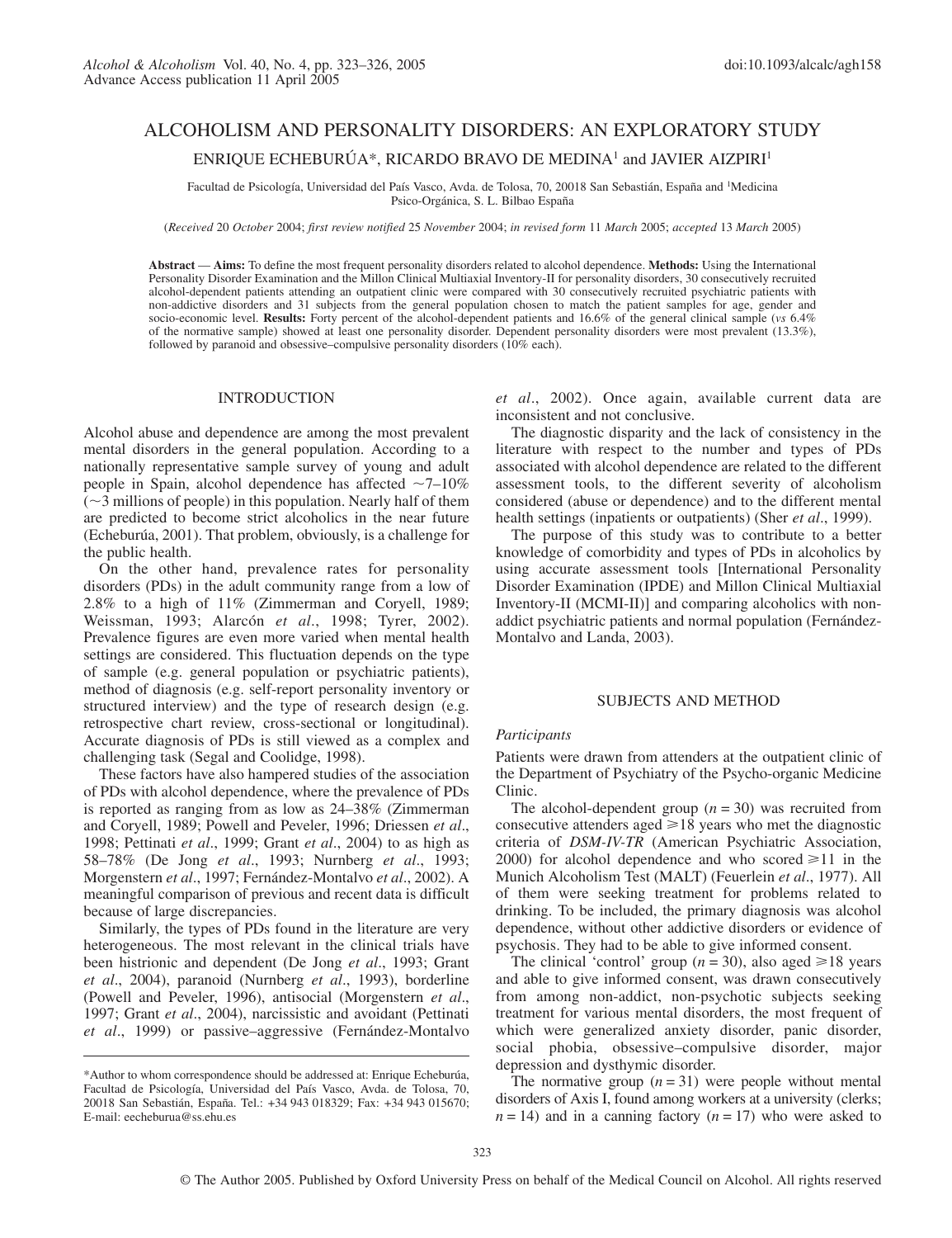collaborate in research and were motivated to do so by offering them feedback on their personality test results. A selection was made to achieve a group who matched the clinical groups in terms of age, gender and social class, the clinical groups having by chance turned out to be reasonably matched on these measures. All assessments were made during 2003.

#### *Assessment measures*

The Structured Clinical Interview is an instrument aimed at assessing, in an initial interview, mental disorders according to the diagnostic criteria of DSM-IV-TR. The content of the interview is related to the most relevant information: current difficulties, current mental disorder, antecedents, family, education, work, social relationships, alcohol and drugs consumption, hobbies, etcetera.

Two personality assessment tools were used. The MCMI-II (Millon, 1997; Spanish version of TEA, 2000) is a self-report questionnaire with 175 true/false items. Thirteen clinical scales assess personality patterns that relate to DSM-III-R Axis II disorders. There are 10 clinic personality pattern scales (schizoid, avoidant, dependent, histrionic, narcissistic, antisocial, aggressive–sadistic, compulsive, passive–aggressive and selfdefeating), as well as three severe personality pathology scales (schizotypal, borderline and paranoid). In this study, additional clinical syndrome scales of Axis I were not taken into account because they were not relevant to the purpose of this research.

Raw scores on scales were weighted and converted to base rates scores. The base rate scores reflect the prevalence of a particular personality disorder. According to the conservative criteria of Weltzler (1980), a base rate score >84 is considered to be significant. Although the MCMI-II offers good internal consistency, it has only a modest accuracy for assigning patients to diagnostic groups across a variety of clinical criteria.

The IPDE (Loranger, 1995; Spanish version of López-Ibor *et al*., 1996) is a semi-structured diagnostic interview designed to assess PDs. The IPDE covers all the criteria for the 11 Axis II disorders of DSM-IV. In order to establish reliable diagnoses, the behavior or trait must be present for at least 5 years and the criterion must be met before the age of 25 years. A self-administered IPDE screening questionnaire is available before the interview to assist in identifying personality disorders that might be of focus in the interview. Inter-rater reliability of the IPDE (median kappa  $= 0.73$ ), as well as test–retest reliability (median = 0.87) (Blanchard and Brown, 1998) is generally good.

The MALT (Feuerlein *et al*., 1977; Spanish version of Rodríguez-Martos and Suárez, 1984) is a screening test aimed to identify 'alcoholics' in an 'early contact phase'. The test consists of two parts: a self-rating questionnaire (26 items) and a physician-rating score (7 items). This instrument has been used for a confirmation of the diagnosis of 'alcoholism' in clinical studies.

The MALT is interpreted through the use of cut-off scores. The total score ranges from 0 to 54. Scores from 0 through 5 indicate no or minimal alcoholism; scores from 6 to 10 indicate a risk of alcoholism; and scores from 11 through 54 indicate severe alcoholism.

# *Procedure*

Once the total sample was selected according to the previously indicated criteria, the pre-treatment assessment was conducted in two sessions. In the first one, data related to psychopathological characteristics were collected and the MCMI-II and the IPDE screening test were carried out. And in the second session, the presence of personality disorders identified in the previous IPDE screening test was accurately assessed with the IPDE interview. The time interval between assessment occasions was 1 week. Patients had to be sober at the time of both interviews.

In order to control the inter-rater reliability, a clinical psychologist (R.B.M.) and a psychiatrist (J.A.), sitting in on the same interview and providing independent rating, carried out together the clinical diagnosis of alcoholism/other mental disorders (with the structured clinical interview) and personality disorders (with the IPDE). With respect to the diagnosis of alcoholism/other mental disorders, the coincidence degree between both professionals was 100%. In the case of personality disorders, the inter-rater reliability in joint interviews was quite high (kappa = 0.83).

In this study, the analyzed data have been the following ones: (i) the overall prevalence rate of personality disorders among the different samples; and (ii) the PDs profile among the different groups.

Non-parametric tests were used for statistical analysis. All the comparisons between groups were analyzed using the Kruskal–Wallis H test. The Mann–Whitney *U*-test was used as a *post-hoc* procedure.

## RESULTS

Prevalence rates of Axis I diagnoses, with a duration of at least 3 months, are given for both the clinical samples in Table 1. GAF scores mean was  $44.8$  (SD = 10.12) for the experimental group and  $46.43$  (SD = 8.28) for the clinical group, with no statistical differences  $(t = 0.497)$ .

Prevalence rates are reported with respect to both instruments and, in addition, the 'combined' rates. The 40% of the clinical sample of alcoholics and the 16.6% of the general clinical sample (*vs* the 6.4% of the normative sample) showed at least one personality disorder. Comparison between groups in the overall prevalence rate of personality disorders showed statistically significant differences ( $\chi^2 = 10.7$ , df = 2; *P* < 0.05). Personality disorders were more frequently diagnosed in alcoholics than in the other groups (Table 2).

Table 1. Axis I mental disorders in the clinical groups

|                                   | Alcohol-<br>dependent group<br>$n(\%)$ | Clinical control<br>group<br>$n(\%)$ |
|-----------------------------------|----------------------------------------|--------------------------------------|
| Major depression                  | 5(16.7)                                | 7(23.3)                              |
| Dysthymic disorder                | 1(3.3)                                 | 4(13.3)                              |
| Panic disorder                    | 4(13.3)                                | 2(6.7)                               |
| Generalized anxiety disorder      | 1(3.3)                                 | 9(30)                                |
| Obsessive-<br>compulsive disorder | 1(3.3)                                 | 3(10)                                |
| Bipolar disorder                  | 1(3.3)                                 | 1(3.3)                               |
| Adaptive disorder                 | 0                                      | 3(10)                                |
| Social phobia                     | $\Omega$                               | 1(3.3)                               |
| None                              | 17(56.7)                               | $\theta$                             |
| Total                             | 30 (100)                               | 30 (100)                             |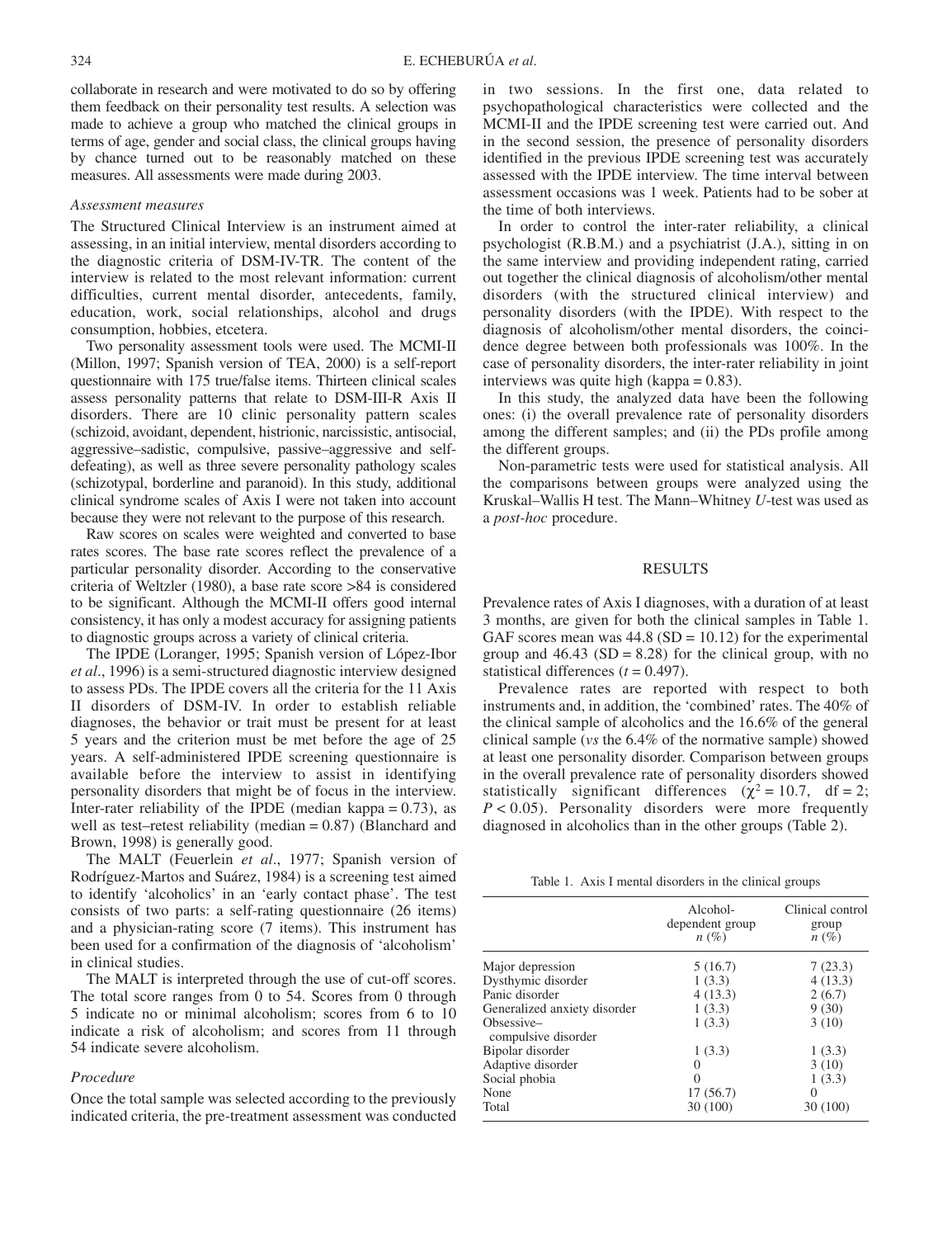The most prevalent ones, among the alcoholics, were the dependent personality disorder (13.3%), followed by the paranoid and obsessive–compulsive personality disorders (10% each). In turn, the most diagnosed PDs among the nonaddict patients were the obsessive–compulsive (13.3%), followed by the paranoid (6.6%) and the dependent disorders (3.3%). And, finally, in the normative control group, the most prevalent PDs were histrionic and paranoid (3.2% each). There were not any statistically significant differences (Table 3).

With respect to the three clusters of PDs, the presence of cluster C was higher among the alcoholics ( $n = 8$ ; 26.6%) than in the clinical group ( $n = 4$ ; 13.3%) and in the normative group  $(n = 0; 0\%)$  and was statistically significant  $(\chi^2 = 9.47, df = 2;$  $P < 0.05$ ).

Finally, with respect to the number of PDs showed by affected patients, the most frequent was to show one PD. There were only four patients who showed two PDs. There were not any statistically significant differences among the different groups.

#### DISCUSSION

A strength of our design was the inclusion of both a clinical control group and a normative control group and the type of personality was considered with two specific assessment tools (MCMI-II and IPDE). These features distinguish this study from much of the previous literature.

Table 2. Rates of personality according to the IPDE and the MCMI-II

|                               | $IPDE + MCMI-II$<br>$n(\%)$ | <b>IPDE</b><br>$n(\%)$ | $MCMI-II$<br>$n(\%)$ |  |
|-------------------------------|-----------------------------|------------------------|----------------------|--|
| Alcohol-dependent<br>subjects | 12(40)                      | 12(40)                 | 29(96.7)             |  |
| Clinical controls             | 5(16.6)                     | 5(16.7)                | 23(76.7)             |  |
| Normative controls            | 2(6.4)                      | 3(9.7)                 | 19(61.3)             |  |
| Total                         | 19 (20.9)                   | 20(22)                 | 71 (78)              |  |
| $\chi^2$ (df)                 | $10.868**$ (2)              | $8.911*(2)$            | $11.175**$ (2)       |  |

\**P* < 0.05; \*\**P* < 0.005.

A limitation is that participants in this study only represent alcohol-dependent patients in outpatient treatment. This study does not deal with the homeless or people belonging to the lower strata of society with many psychosocial problems (no job, no partnership, no home, etc.) who are usually not represented in the help-seeking populations in Spain. This study relates to more integrated patients, although it includes some with severe alcohol dependence.

The most salient finding is that 40% of the alcoholics met DSM-IV-TR diagnostic criteria for a personality disorder compared with 16.6% of the non-addict patients and 6.4% of the normative controls. Previous studies found that PDs were very common in alcoholics (Cuadrado, 1998, 1999; De Jong *et al*., 1993; Nurnberg *et al*., 1993; Powell and Peveler, 1996; Morgenstern *et al*., 1997; Driessen *et al*., 1998; Pettinati *et al*., 1999; Grant *et al*., 2004). But the contribution of this study is to have proven that this high rate of comorbidity with PDs is different from and much higher in alcohol dependence than in other Axis I mental disorders, such as mood and anxiety disorders.

Unlike other studies, where the average number of PD diagnoses is generally 2–4 (Driessen *et al*., 1998), the average number of diagnosed PDs for each subject in our study was one. PDs found in alcoholics tended to be within the cluster C category, such as dependent (13.3%) and obsessive– compulsive (10%), except in the case of paranoid PD (10%). These findings are consistent with those found by other studies (Driessen *et al*., 1998), but not with others (De Jong *et al*., 1993; Nurnberg *et al*., 1993), in which the prevalence rate of PDs in alcoholics, as well the average number of PDs for each subject, were higher. Unlike other studies (Lewis *et al*., 1985; Grant *et al*., 2004), antisocial or borderline PDs were not prevalent in our sample. This lack of consistency with these studies could be related to our sample (drawn only from outpatients) or to the different assessment tools (IPDE and MCMI-II together) used in our study to diagnose a PD. The accuracy of the self-reports, such as MCMI, by themselves, can be expected to be poor. However, further research is required to find out if antisocial PD and borderline PD were overdiagnosed in the previous literature.

Table 3. Frequency and profile of personality disorders in the different groups in IPDE

| Personality disorders | Alcoholic dependents<br>$n = 30$ |      | Clinical controls<br>$n = 30$ |      | Normative controls<br>$n = 31$ |      |               |
|-----------------------|----------------------------------|------|-------------------------------|------|--------------------------------|------|---------------|
|                       | $\boldsymbol{n}$                 | $\%$ | $\boldsymbol{n}$              | $\%$ | $\boldsymbol{n}$               | $\%$ | $\chi^2$ (df) |
| Paranoid              |                                  | 10   |                               | 6.6  |                                | 3.2  | 1.136(2)      |
| Schizoid              |                                  | 3.3  |                               |      |                                |      | 2.056(2)      |
| Schizotypal           |                                  | 3.3  |                               |      |                                |      | 2.056(2)      |
| Histrionic            |                                  |      |                               |      |                                | 3.2  | 1.957(2)      |
| Antisocial            |                                  |      |                               |      |                                |      | 0(2)          |
| Narcissistic          |                                  | 3.3  |                               |      |                                |      | 2.056(2)      |
| Borderline            |                                  |      |                               |      |                                |      | 0(2)          |
| Obsessive-Compulsive  |                                  | 10   |                               | 13.3 |                                |      | 4.153(2)      |
| Dependent             |                                  | 13.3 |                               | 3.3  |                                |      | 5.622(2)      |
| Avoidant              |                                  | 3.3  |                               |      |                                |      | 2.056(2)      |
| Non-specified         |                                  |      |                               |      |                                |      |               |
| Total <sup>a</sup>    |                                  | 40   |                               | 16.6 |                                | 6.4% | 10.748*       |

 $*P < 0.05$ .

<sup>a</sup>There are patients who can show more than one personality disorder and so the total number does not exactly correspond to the addition of the partial numbers.